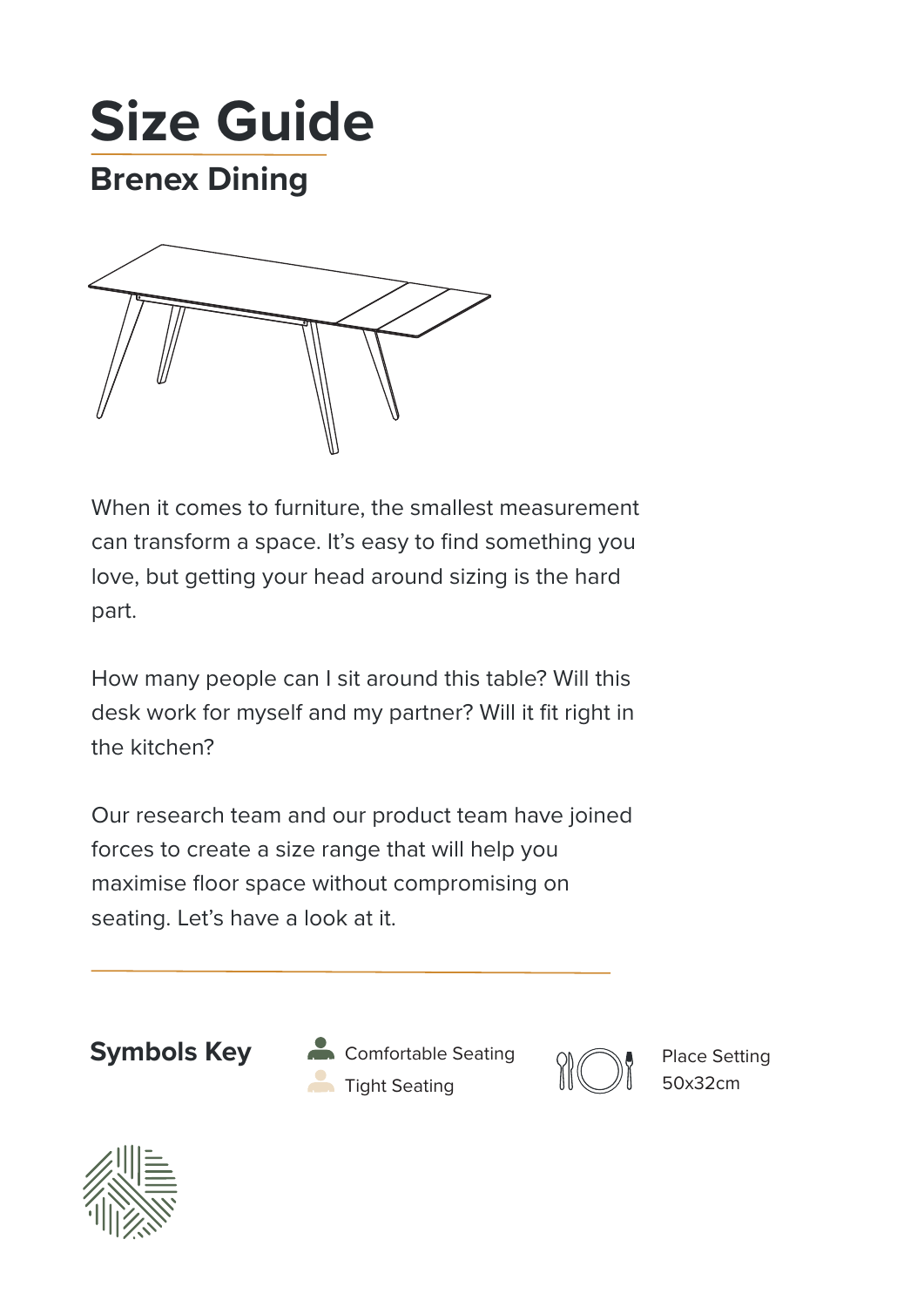## **130cm**



## **150cm**



## **180cm**

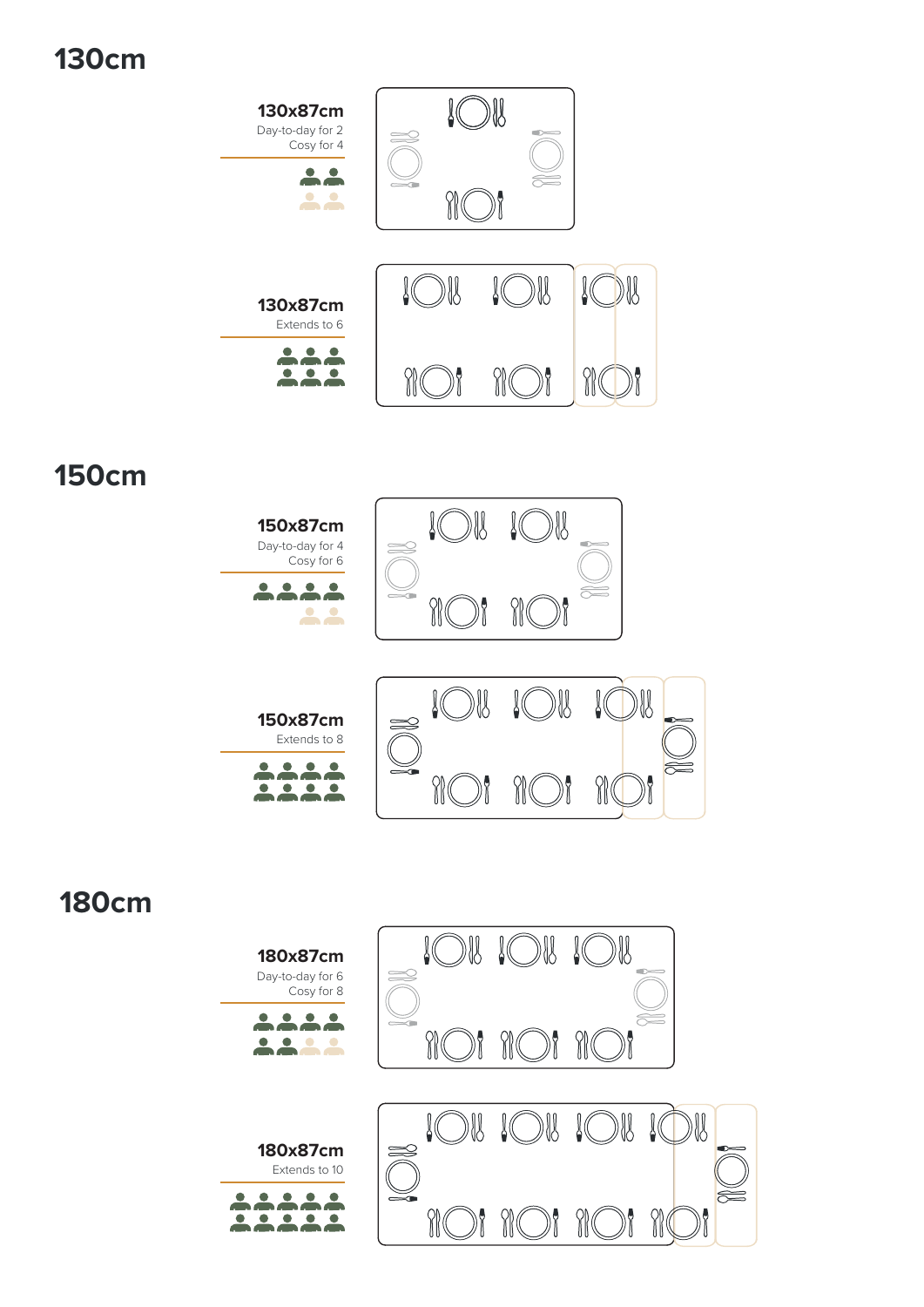# **Size Guide Brenin Bench**



Each bench fully recesses when not in use.

More floor space, less seating space

### **Recessed Bench Non Recessed Bench**





Each bench slides away by 5cm when not in use.

More seating space, less floor space

**Our guide for each table choice follows this page...**